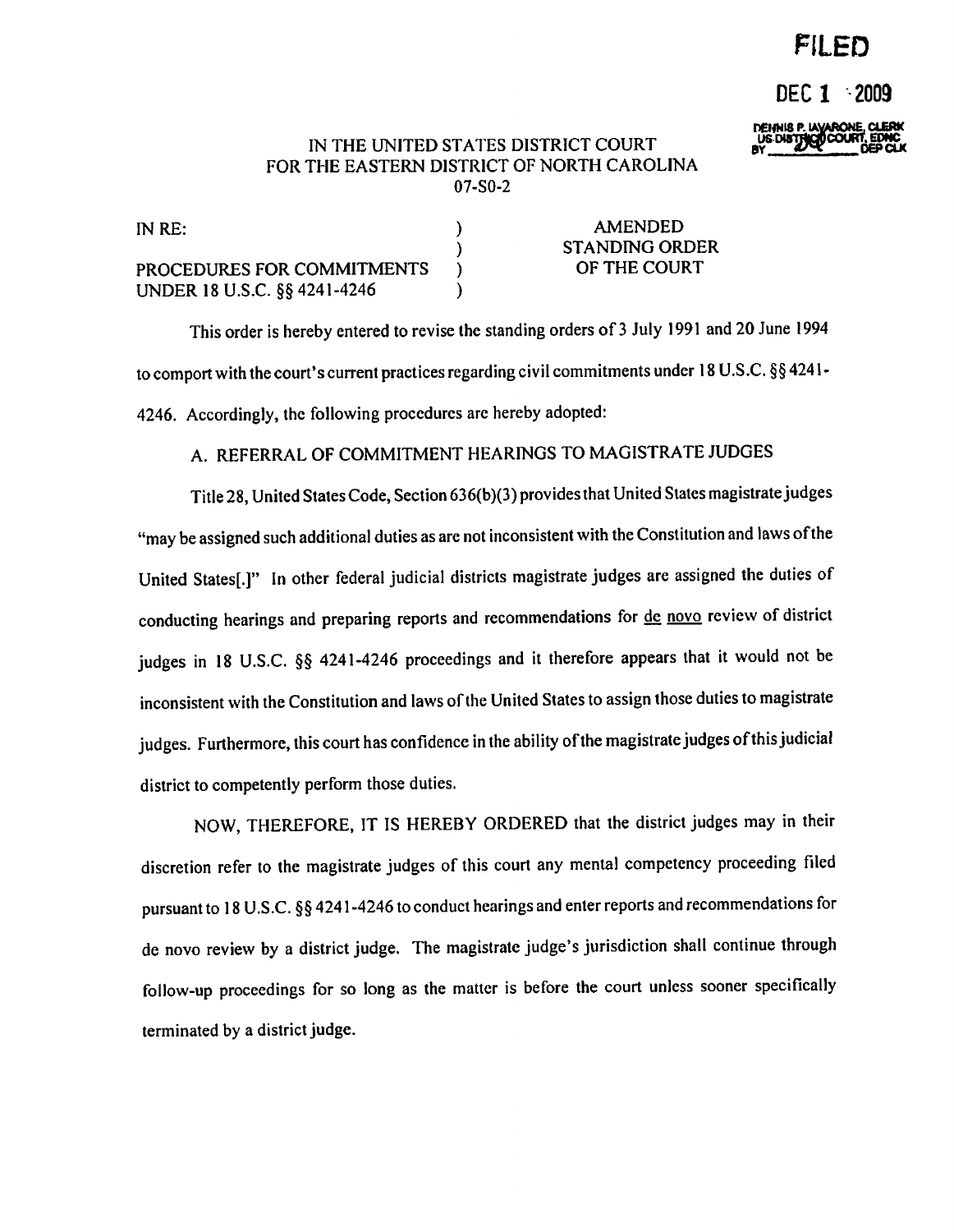# B. INITIAL COMMITMENT PROCEDURES PRIOR TO COMMITMENT PURSUANT TO 18 U.S.C. §§ 4243, 4245 AND 4246

1. All commitment petitions under 18 U.S.C.  $\S$  4245 shall be brought as motions for hearing to determine the present mental condition of the respondent and shall be electronically filed by the government, along with an attached proposed order. The government shall submit separately by notice of manual filing an initial psychiatric assessment of the respondent.

In cases brought under 18 U.S.C. § 4246, the government shall electronically file a certificate of mental disease or defect and dangerousness signed by the director of FMC-Butner, along with an attached proposed order. The government shall submit separately by notice of manual filing an initial psychiatric assessment of the respondent. Where the respondent was admitted to FMC-Butner from another district by way of order under 18 U.S.C. § 4241, the government shall also file a certification that the court which ordered the  $\S$  4241 evaluation has been notified of the pending action against the respondent before this court.

2. The initial psychiatric assessment will be completed by the respondent's treating psychiatrist or psychologist at FMC-Butner and will include that health professional's assessment and recommendation concerning the respondent's mental condition and dangerousness. This will enable the court to have a concise and relevant summary of the respondent's mental condition and dangerousness at the time of the filing of the motion or certificate.

3. The proposed order will order the appointment of counsel for the respondent, order the appointment of an additional mental health examiner of the respondent's choosing under 18 U.S.C. § 4247(b), and provide a space for the court to set a hearing date.

4. The respondent's court-appointed counsel and additional mental health examiner will be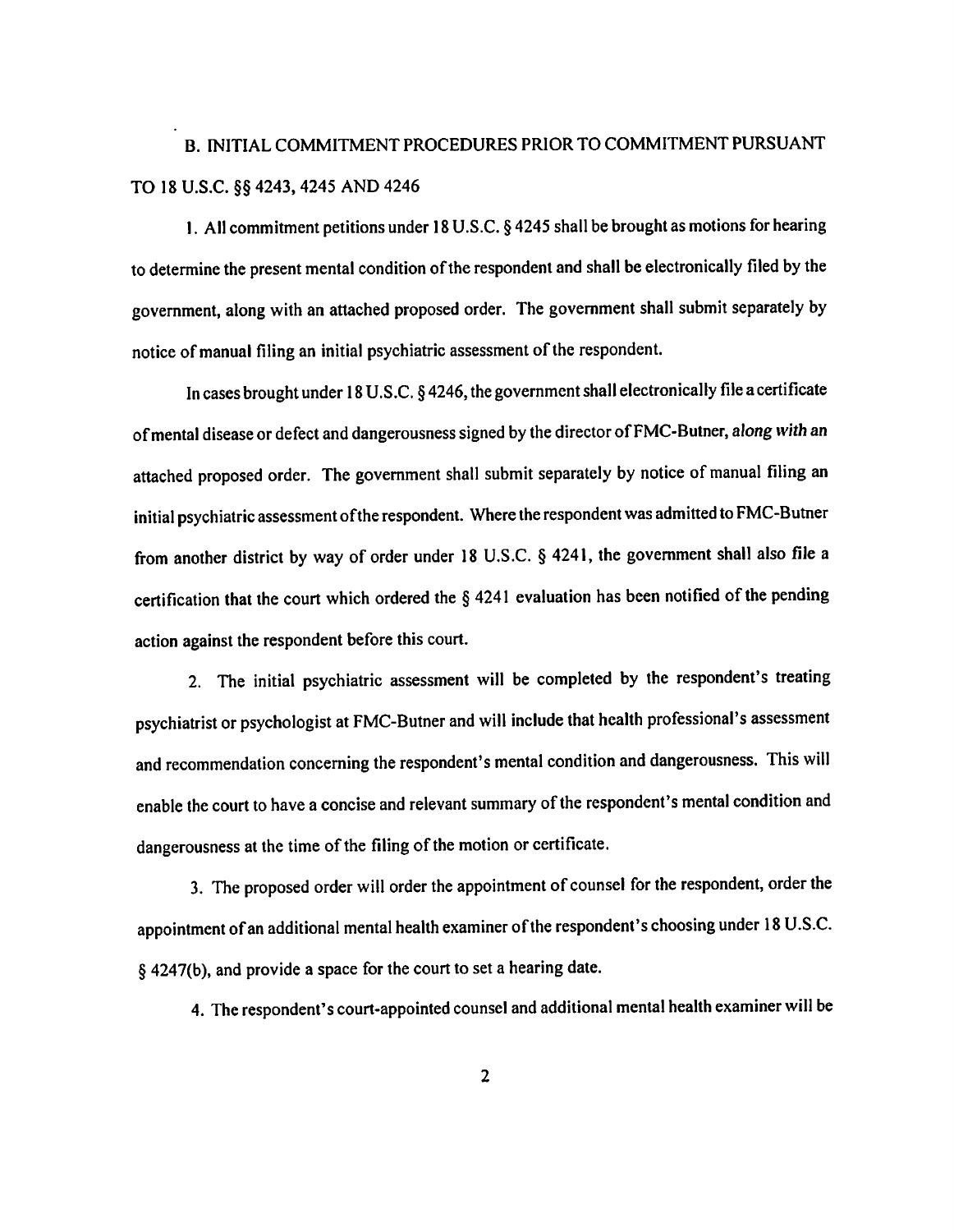allowed to review and copy the respondent's record. The record may be shown to the respondent in the discretion of respondent's counsel or additional mental health examiner; provided, however, that the Bureau of Prisons may, by motion, seek a protective order to prevent the disclosure of any document which it contends would be harmful to the respondent or others.

5. There being no doctor-patient relationship between the additional mental health examiner and the respondent, the United States Attorney shall be permitted to communicate with the additional mental health examiner.

6. The additional mental health examiner shall submit his or her report to the court not later than 12 o'clock noon on the seventh day preceding the scheduled hearing. The fees and costs of the additional mental health examiner shall be paid by the Department of Justice.

7. It is necessary that respondent's counsel and additional mental health examiner have access to the respondent and the respondent's records in order to evaluate the respondent and prepare for the hearing. To ensure the necessary access, FMC-Butner will appoint a person to serve as a contact to coordinate visits of counsel and additional mental health examiners and procure the necessary records. FMC-Butner will make the respondent and the records available to respondent's counsel and additional mental health examiner any time during the institution's normal business hours. However, counsel and the additional mental health examiner will need to call the institution at least 24 hours prior to any intended visitation time to arrange for the appropriate staff to be available. The staff will not be responsible for copying documents but will make facilities available to the counsel and additional mental health examiner to copy the documents needed.

8. Where the respondent was admitted to FMC-Butner from another district by way of order under 18 U.S.C. § 4241, FMC-Butner will submit the § 4241 report to the court of original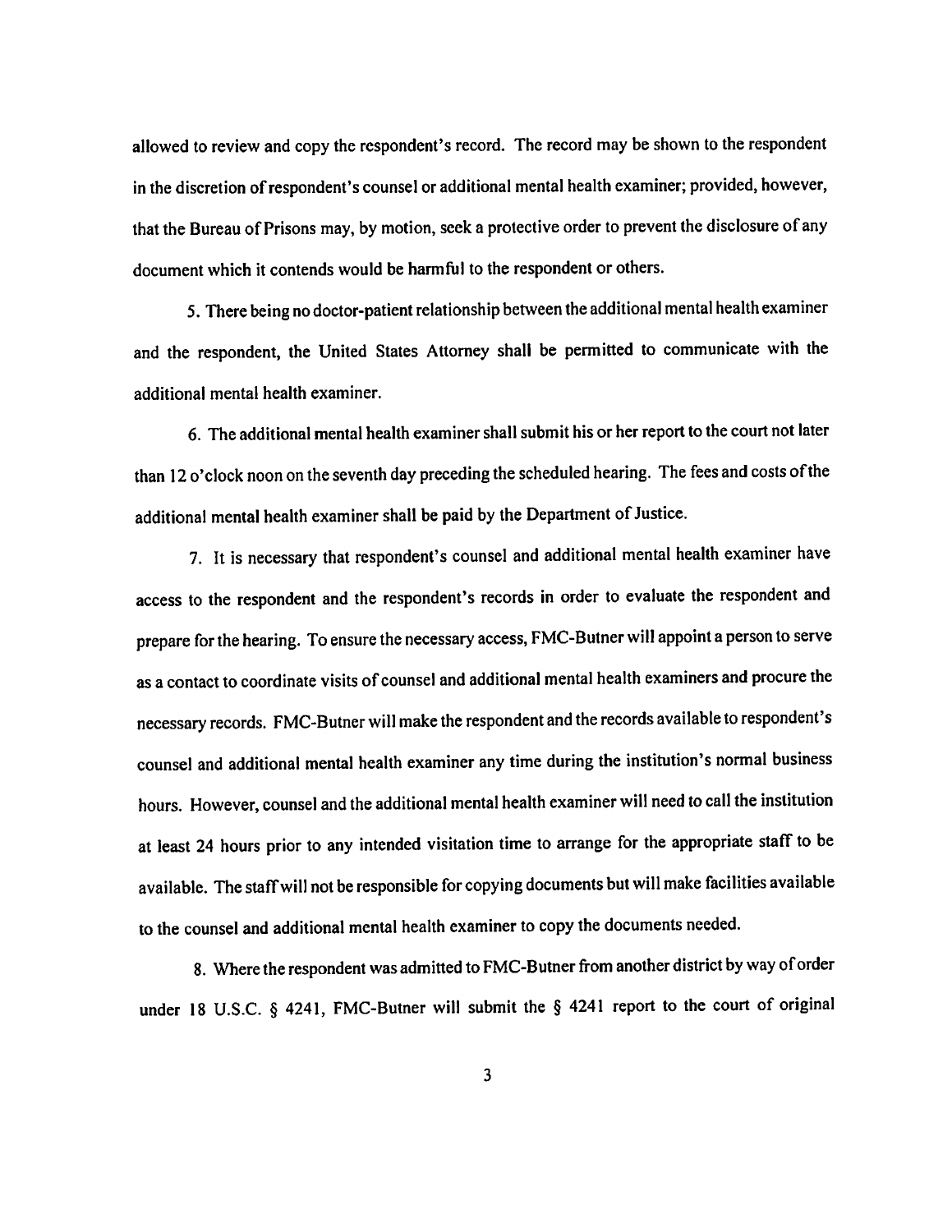jurisdiction no later than two weeks prior to the expiration of the §4241 evaluation period. This will give the court of original jurisdiction time to determine whether to continue the respondent's evaluation and treatment under § 4241 or whether to have FMC-Butner pursue the respondent's commitment in this court under 18 U.S.C. § 4246, so that potential jurisdictional conflicts may be minimized.

9. In the case of a conditional release under 18 U.S.C.  $\S$  4243 or  $\S$  4246, the original order allowing conditional release shall contain language stating that if a request to modify or terminate the conditions of release is made, the party so requesting shall submit adequate documentation supporting the request to the court, with copies to the Supervising U.S. Probation Officer, the offices of the United States Attorney and the Federal Public Defender for the Eastern District of North Carolina, and the warden of the facility where the respondent was last housed prior to his conditional release.

SO ORDERED this 1" day of December, 2009.

Howin W. Lloragen

**LOUISE W. FLANAGAN** Chief U.S. District Judge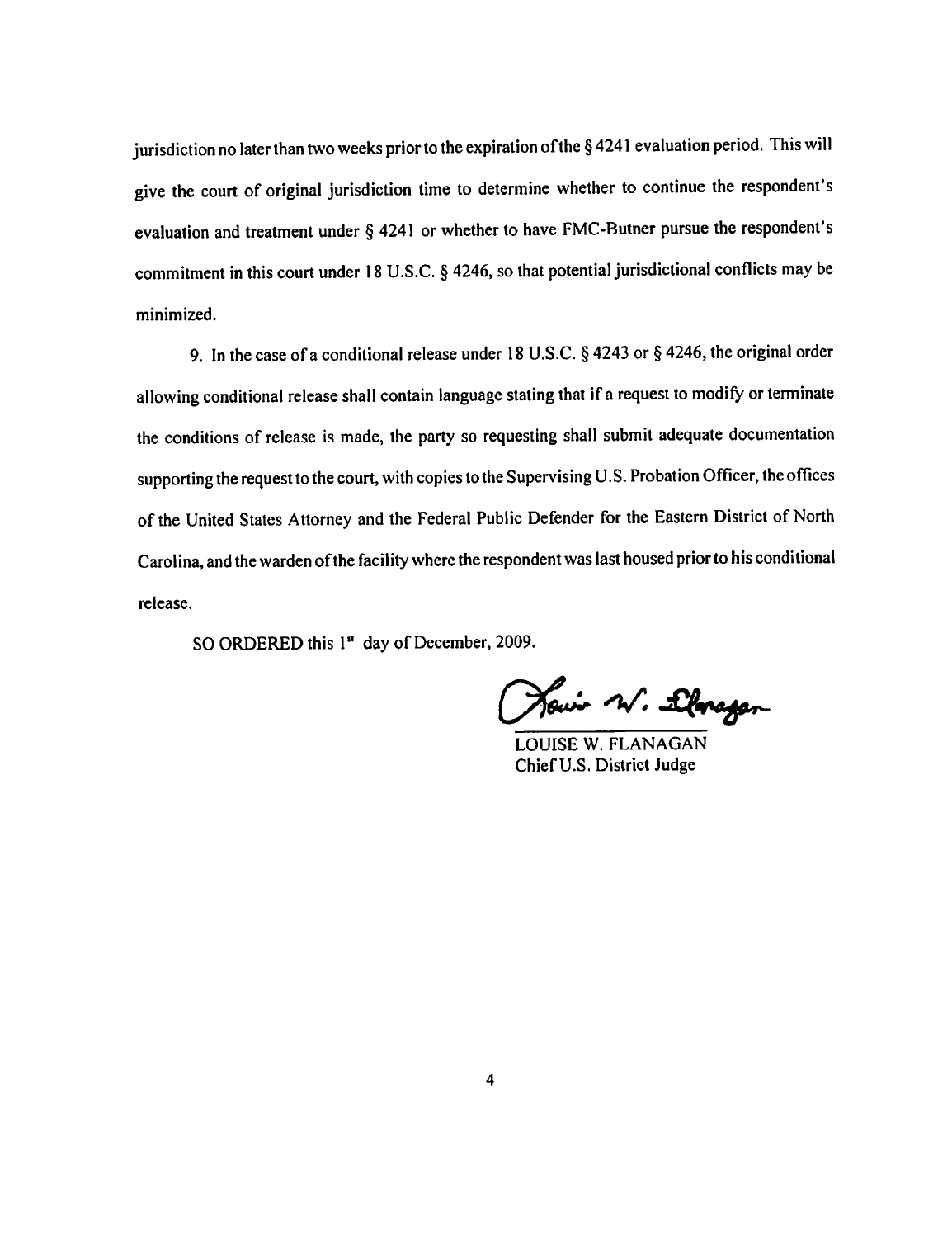# **FILED**

## IN THE UNITED STATES DISTRICT COURT **DEC 1 3** 2007 FOR THE EASTERN DISTRICT OF NORTH CAROLINA **DENNIS P. IAVARONE, CLERK<br>
US DISTRICT COURT, EDMC<br>
BY (***VOL***ERCH) DEP CLK**

| IN RE:                       |                |
|------------------------------|----------------|
|                              | STANDING ORDER |
| PROCEDURES FOR COMMITMENTS   | OF THE COURT   |
| UNDER 18 U.S.C. §§ 4241-4246 |                |

This order is hereby entered to revise the standing orders of3 July 1991 and 20 June 1994 to comport with the court's current practices regarding civil commitments under 18 U.S.C. §§ 4241-4246. Accordingly, the following procedures are hereby adopted:

### A. REFERRAL OF COMMITMENT HEARINGS TO MAGISTRATE JUDGES

Title 28, United States Code, Section 636(b)(3) provides that United States magistrate judges "may be assigned such additional duties as are not inconsistent with the Constitution and laws ofthe United States[.]" In other federal judicial districts magistrate judges are assigned the duties of conducting hearings and preparing reports and recommendations for <u>de novo</u> review of district judges in 18 U.S.C. §§ 4241-4246 proceedings and it therefore appears that it would not be inconsistent with the Constitution and laws of the United States to assign those duties to magistrate judges. Furthermore, this court has confidence in the ability of the magistrate judges of this judicial district to competently perform those duties.

NOW, THEREFORE, IT IS HEREBY ORDERED that the district judges may in their discretion refer to the magistrate judges of this court any mental competency proceeding filed pursuant to 18 U.S.C. §§ 4241-4246 to conduct hearings and enter reports and recommendations for de novo review by a district judge. The magistrate judge's jurisdiction shall continue through follow-up proceedings for so long as the matter is before the court unless sooner specifically terminated by a district judge.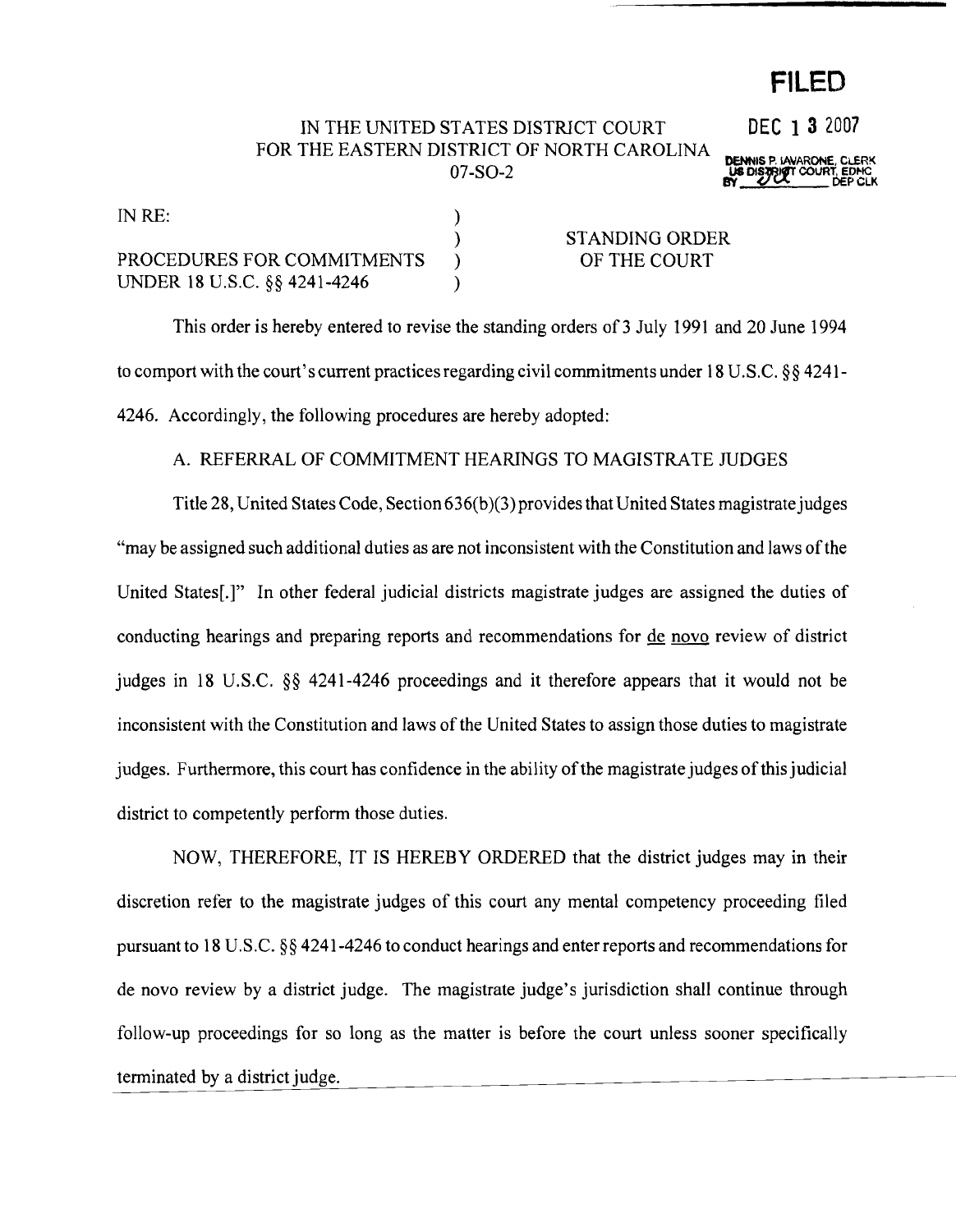#### B. INITIAL COMMITMENT PROCEDURES PRIOR TO COMMITMENT PURSUANT TO 18 U.S.C. §§ 4243, 4245 AND 4246

1. All commitment petitions under 18 U.S.C. § 4245 shall be brought as motions for hearing to determine the present mental condition of the respondent and shall be electronically filed by the government, along with an attached proposed order. The government shall submit separately by notice of manual filing an initial psychiatric assessment of the respondent.

In cases brought under 18 U.S.C. § 4246, the governmentshall electronically file a certificate ofmental disease or defect and dangerousness signed by the director of FMC-Butner, along with an attached proposed order. The government shall submit separately by notice of manual filing an initial psychiatric assessment ofthe respondent. Where the respondent was admitted to FMC-Butner from another district by way of order under 18 U.S.C. § 4241, the government shall also file a certification that the court which ordered the  $\S$  4241 evaluation has been notified of the pending action against the respondent before this court.

2. The initial psychiatric assessment will be completed by the respondent's treating psychiatrist or psychologist at FMC-Butner and will include that health professional's assessment and recommendation concerning the respondent's mental condition and dangerousness. This will enable the court to have a concise and relevant summary of the respondent's mental condition and dangerousness at the time of the filing of the motion or certificate.

3. The proposed order will order the appointment of counsel for the respondent, order the appointment of an additional mental health examiner of the respondent's choosing under 18 U.S.C. § 4247(b), and provide a space for the court to set a hearing date.

2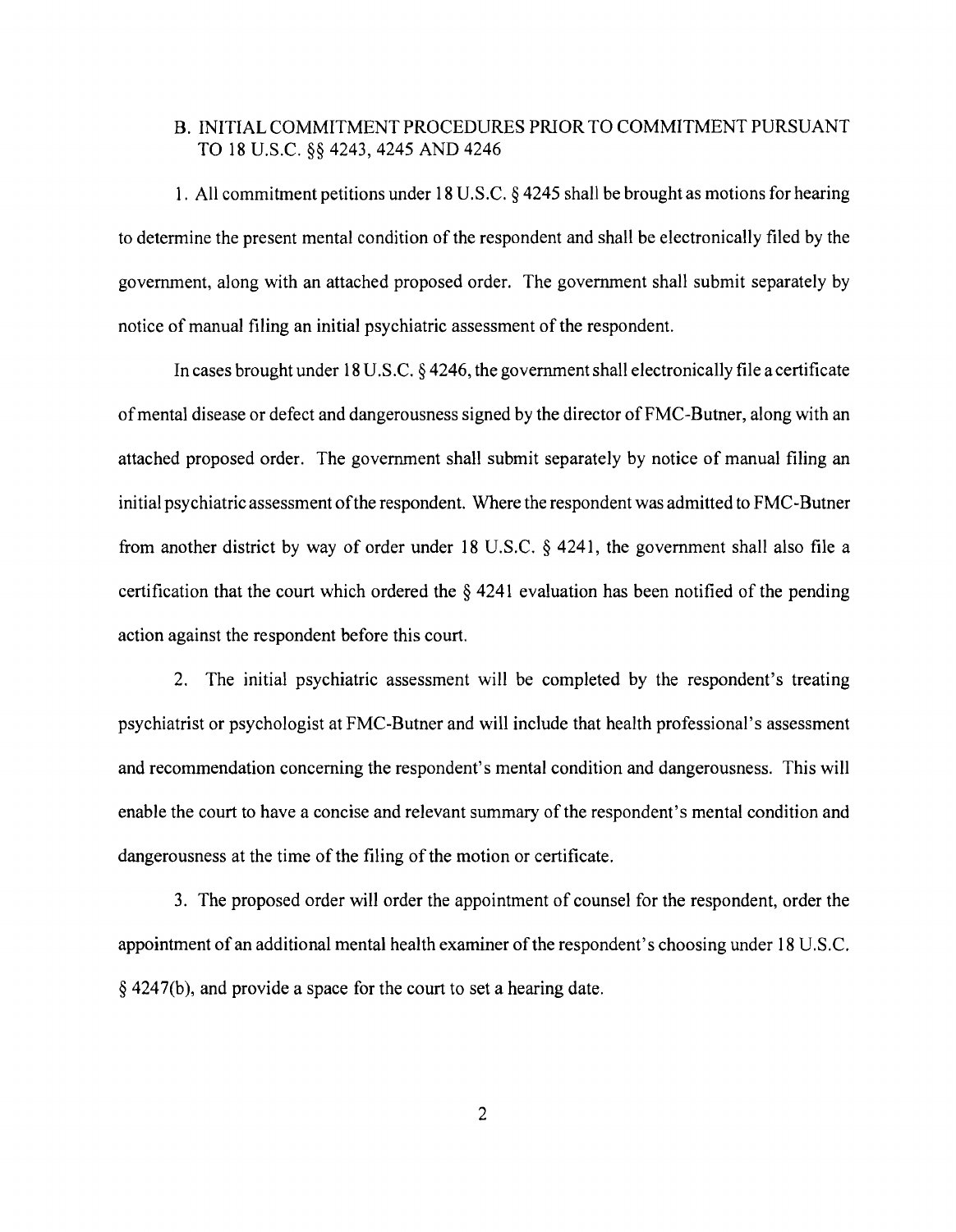4. The respondent's court-appointed counsel and additional mental health examiner will be allowed to review and copy the respondent's record. The record may be shown to the respondent in the discretion of respondent's counsel or additional mental health examiner; provided, however, that the Bureau of Prisons may, by motion, seek a protective order to prevent the disclosure of any document which it contends would be harmful to the respondent or others.

5. There being no doctor-patient relationship between the additional mental health examiner and the respondent, the United States Attorney shall be permitted to communicate with the additional mental health examiner.

6. The additional mental health examiner shall submit his or her report to the court not later than 12 0'clock noon on the fifth business day preceding the scheduled hearing. The fees and costs of the additional mental health examiner shall be paid by the Department of Justice.

7. It is necessary that respondent's counsel and additional mental health examiner have access to the respondent and the respondent's records in order to evaluate the respondent and prepare for the hearing. To ensure the necessary access, FMC-Butner will appoint a person to serve as a contact to coordinate visits of counsel and additional mental health examiners and procure the necessary records. FMC-Butner will make the respondent and the records available to respondent's counsel and additional mental health examiner any time during the institution's normal business hours. However, counsel and the additional mental health examiner will need to call the institution at least 24 hours prior to any intended visitation time to arrange for the appropriate staff to be available. The staffwill not be responsible for copying documents but will make facilities available to the counsel and additional mental health examiner to copy the documents needed.